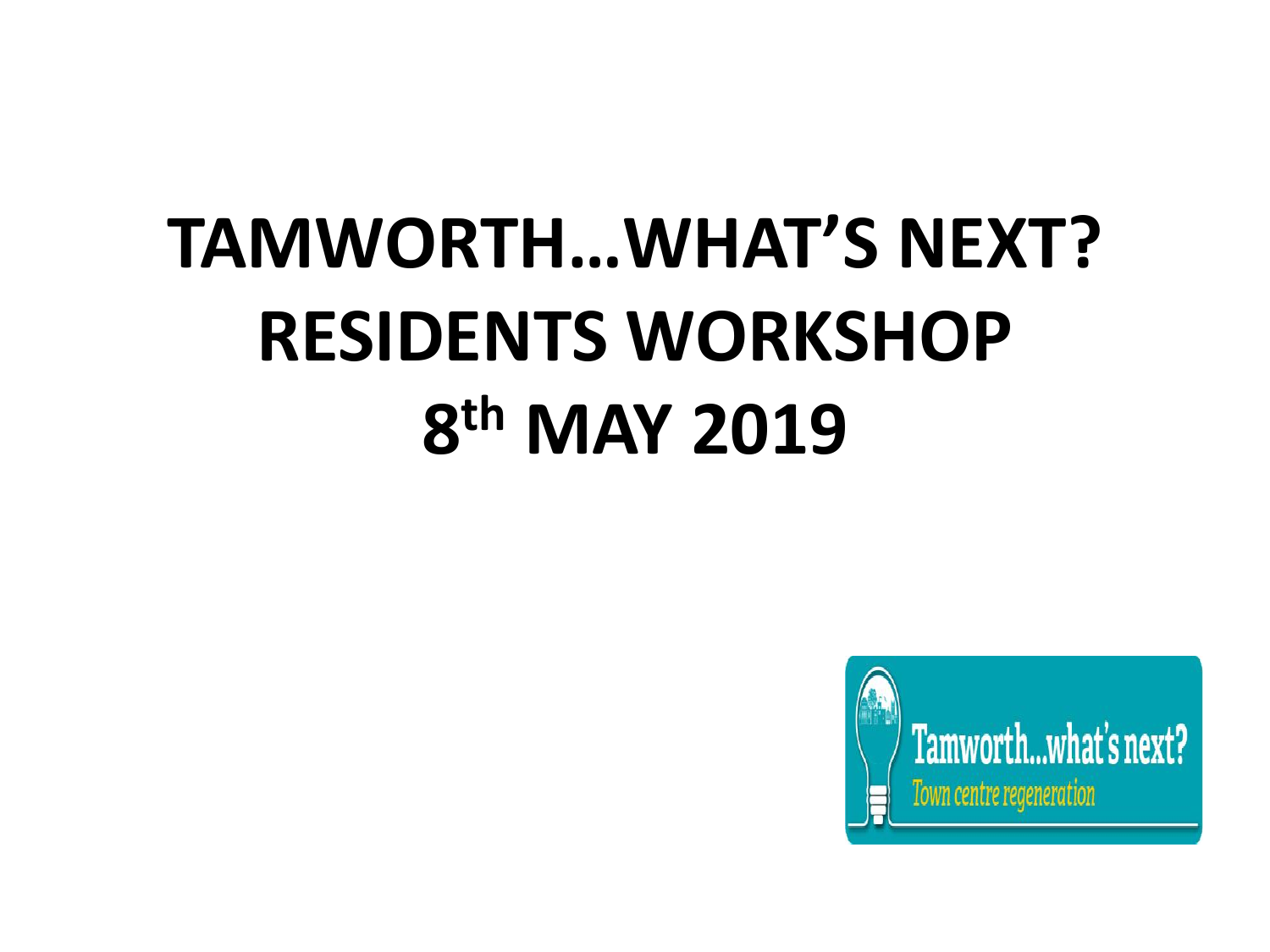# **TAMWORTH WHAT'S NEXT CONSULTATION**

- **January 2019: Leader of the Council launched Tamworth…What's Next**
- **Video had a 'reach' of more than 23,000 on Facebook and viewed by more than 15,000 people**
- **The social media campaign 'reached' more than 50,000 people**
- **Three page spread in the Tamworth Herald,**
- **Birmingham TV: 2 x two-minute videos shown to an audience of one million people across the West Midlands**
- **Short survey invited comments: more than 200 received**
- **169 residents, 20 businesses, 18 visitors**

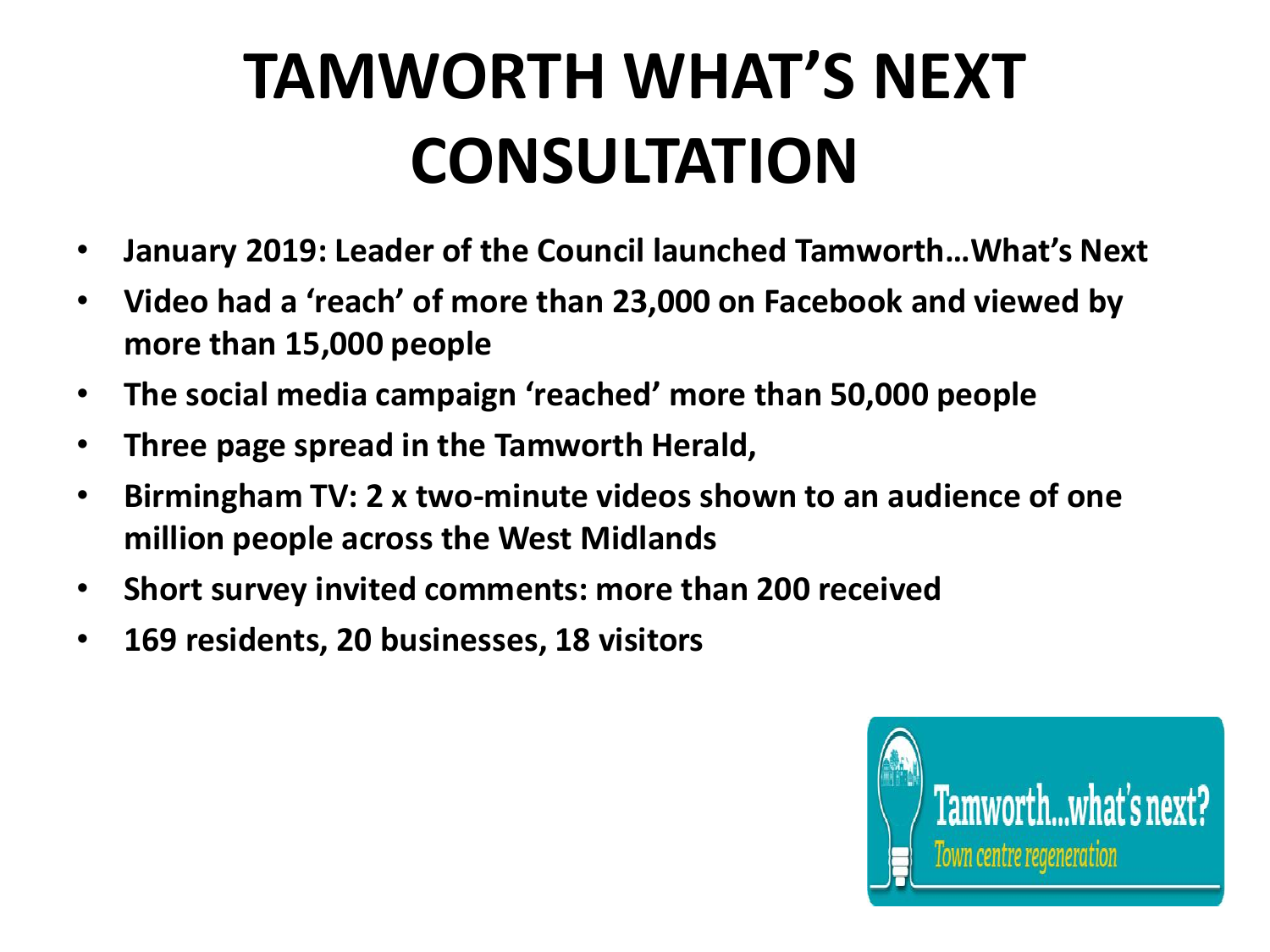# **TAMWORTH…WHAT'S NEXT? TOP TEN IDEAS RECEIVED**



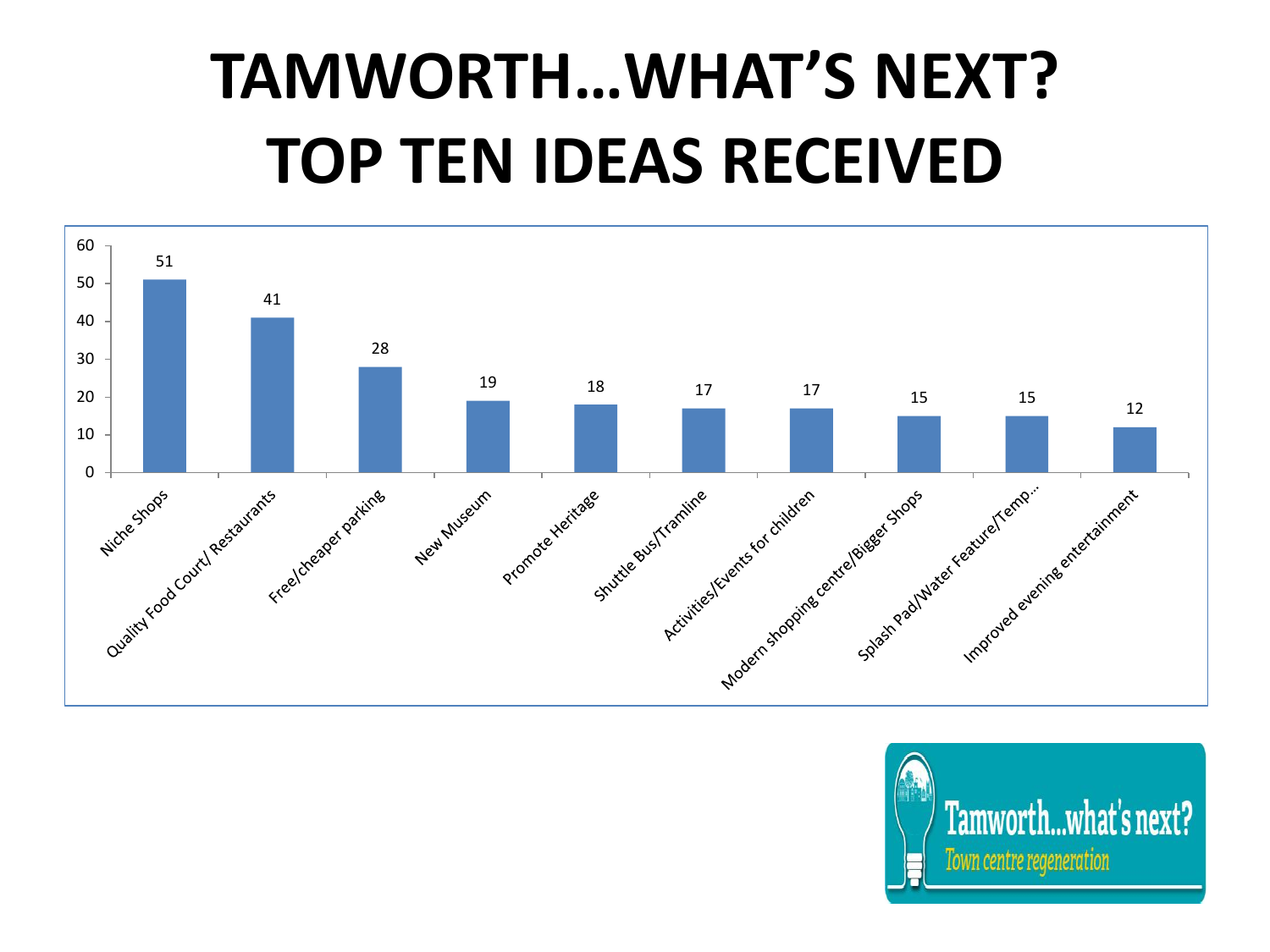# **TAMWORTH…WHAT'S NEXT? IDEAS RECEIVED**

**Ideas grouped into six themes**

- **Shops and restaurants**
- **Leisure time (including family attractions and the Castle Grounds)**
- **Heritage**
- **Housing**
- **Transport**
- **Infrastructure**

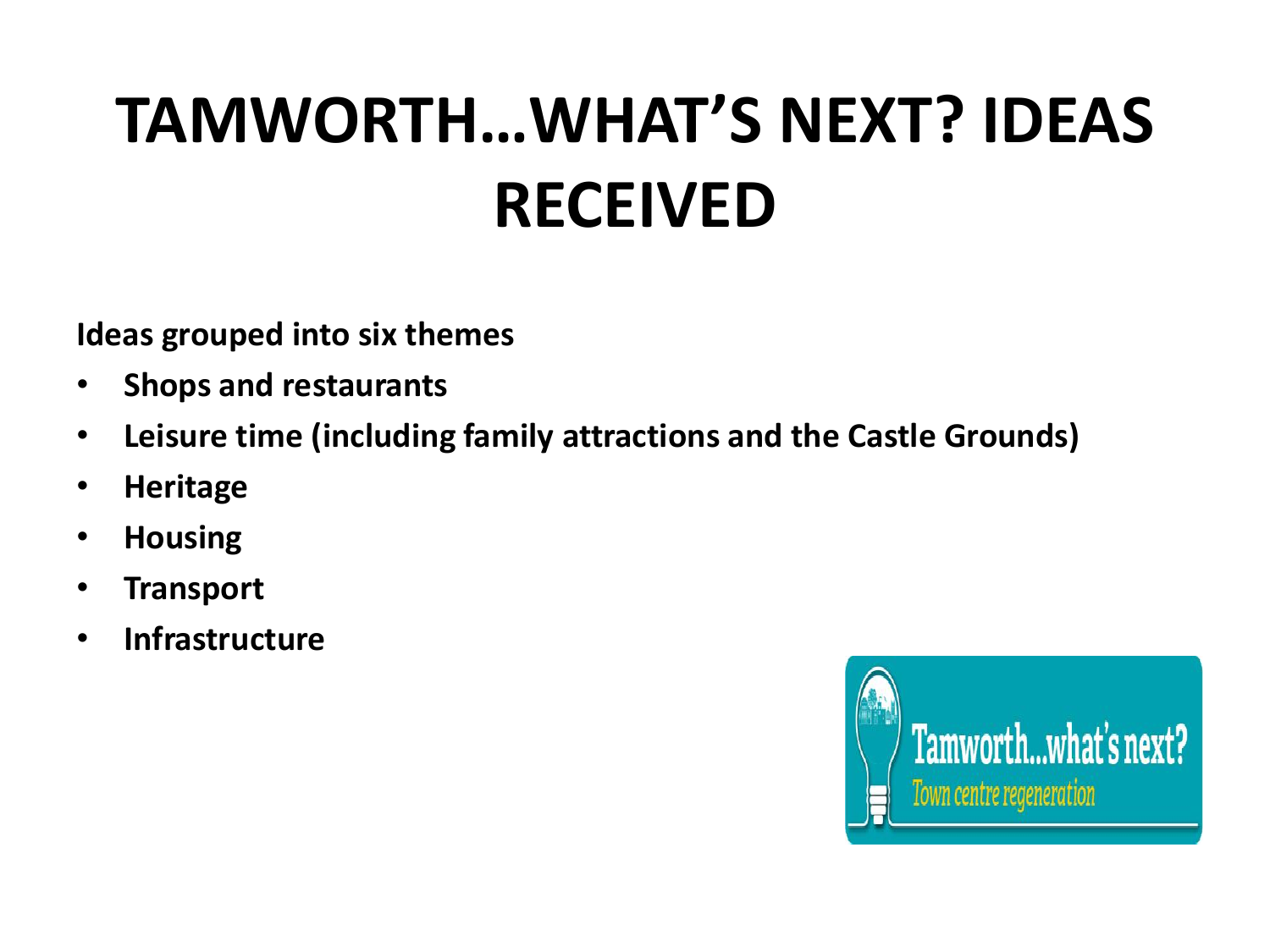## **SHOPS & RESTAURANTS - YOU SAID:**

- **Niche shops, craft shops etc.**
- **Town centre currently has several shops offering the same thing**
- **Rebrand Tamworth Market and relocate to a dedicated market site**
- **Niche market events**
- **Improved signage and marketing at Ventura Park directing people to the town centre**
- **Regeneration of St Editha's Square including the Middle Entry, making it a place for bistro type restaurants, an outside eating area with a central entertainment hub for live music**
- **Establish a daytime 'café culture'**
- **Create a quality 'food court'**
- **Encourage family-friendly eating establishments**

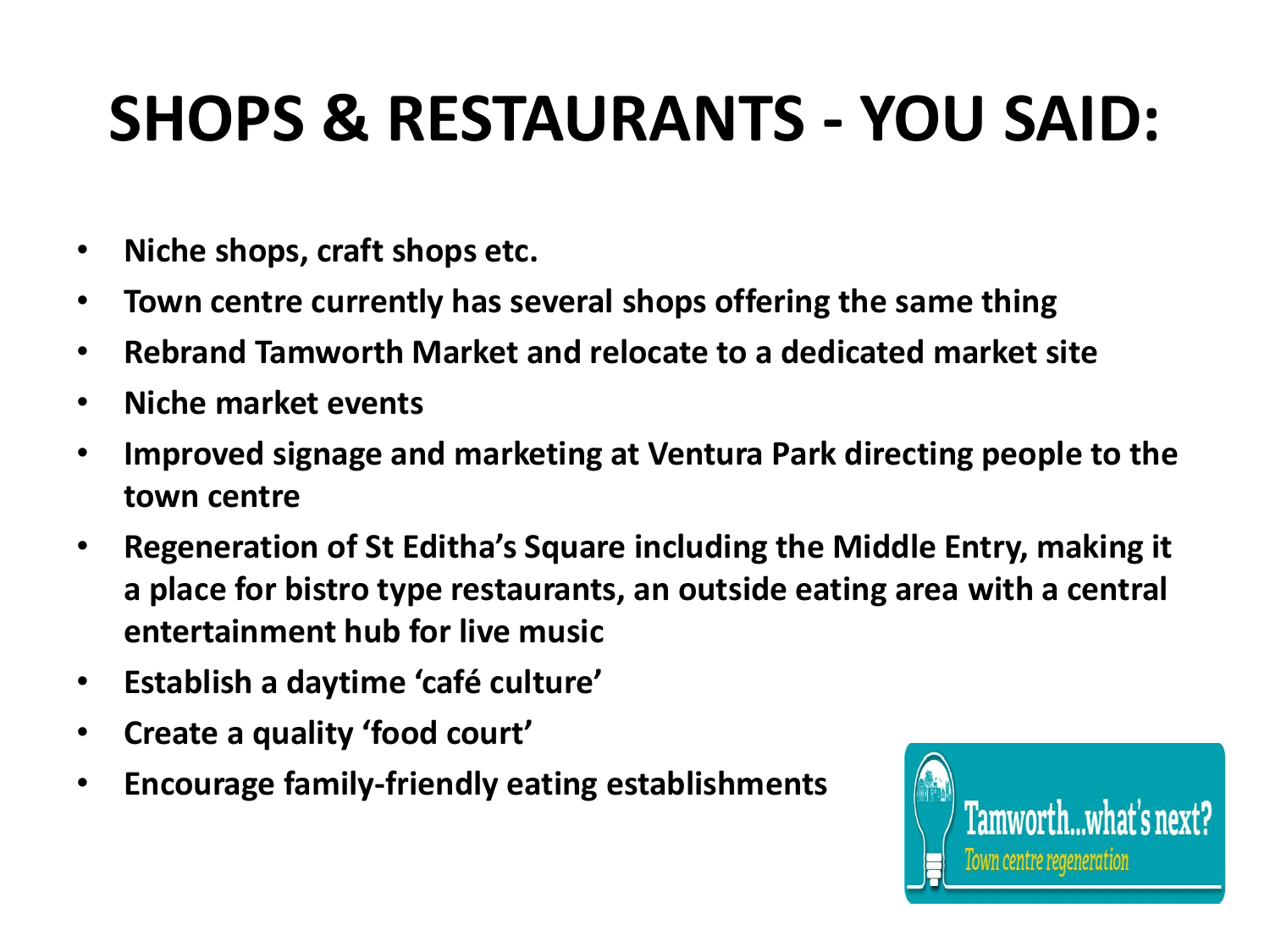## **LEISURE TIME IDEAS – YOU SAID:**

- **Community Hub in the town centre**
- **Assembly Rooms to attract more national shows**
- **Encourage schemes that bring more community activities into the town centre**
- **Better evening entertainment**
- **More live music events, such as 'open mic'**
- **More family attractions and activities, such as soft play centre within the town**
- **Escape Room**
- **Events such as Easter Egg hunts**
- **Splash pad/ water feature for children**
- **Temporary 'beach' in the summer**
- **Boat rides on the river**
- **Provision of outdoor fitness related activities, such as a weekly Park Run, colour run or obstacle events**
- **Dedicated picnic areas and more benches**
- **Extension to the skate park**

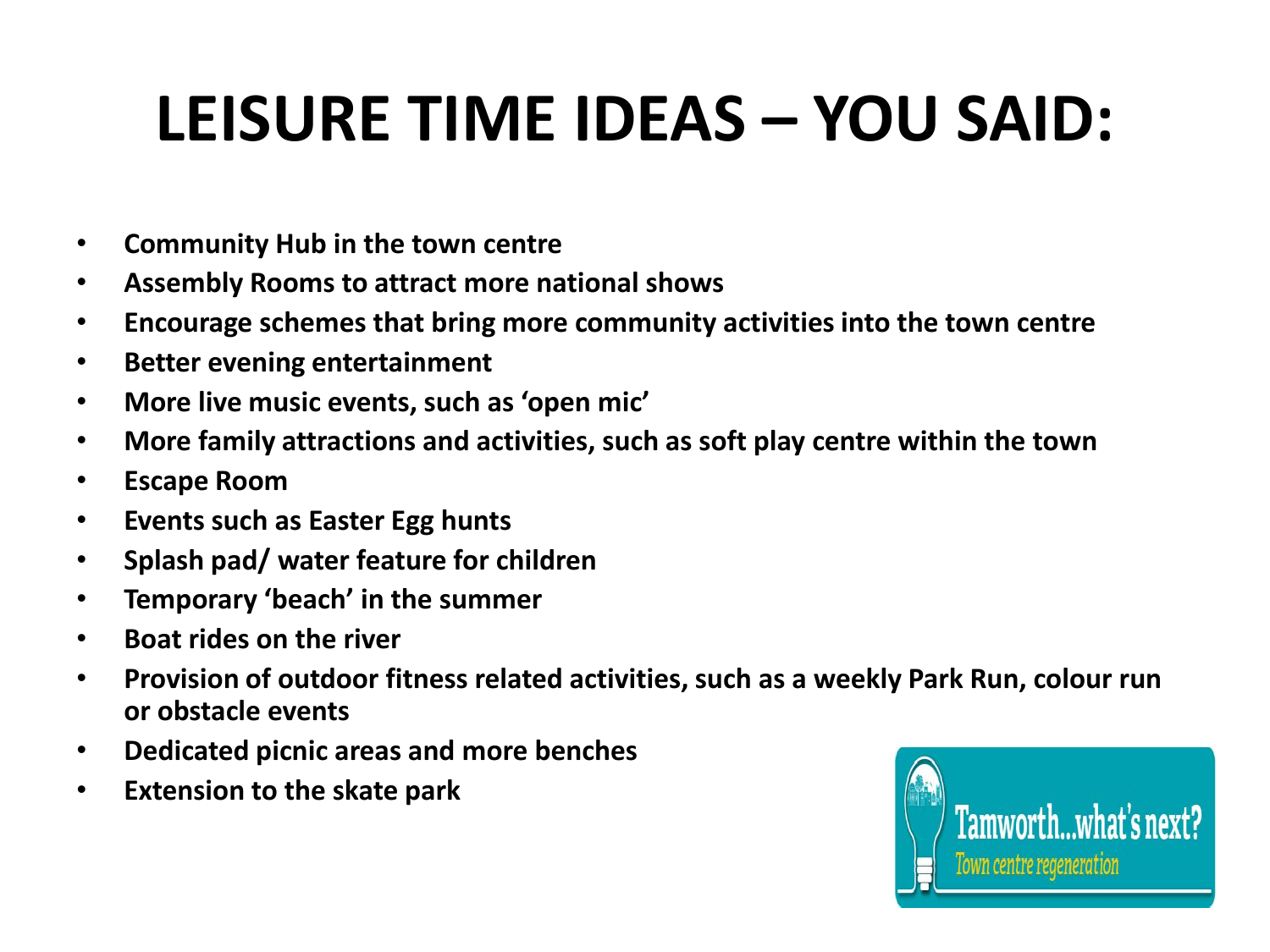#### **HERITAGE IDEAS – YOU SAID:**

- **Relocate TIC to the Town Hall or somewhere more central**
- **Promotion of Tamworth's heritage and its Saxon roots**
- **A new museum**

#### **HOUSING IDEAS**

- **Conversion of empty shops into accommodation**
- **Build small town centre apartments for the young and professional people**
- **More homes in the town centre**

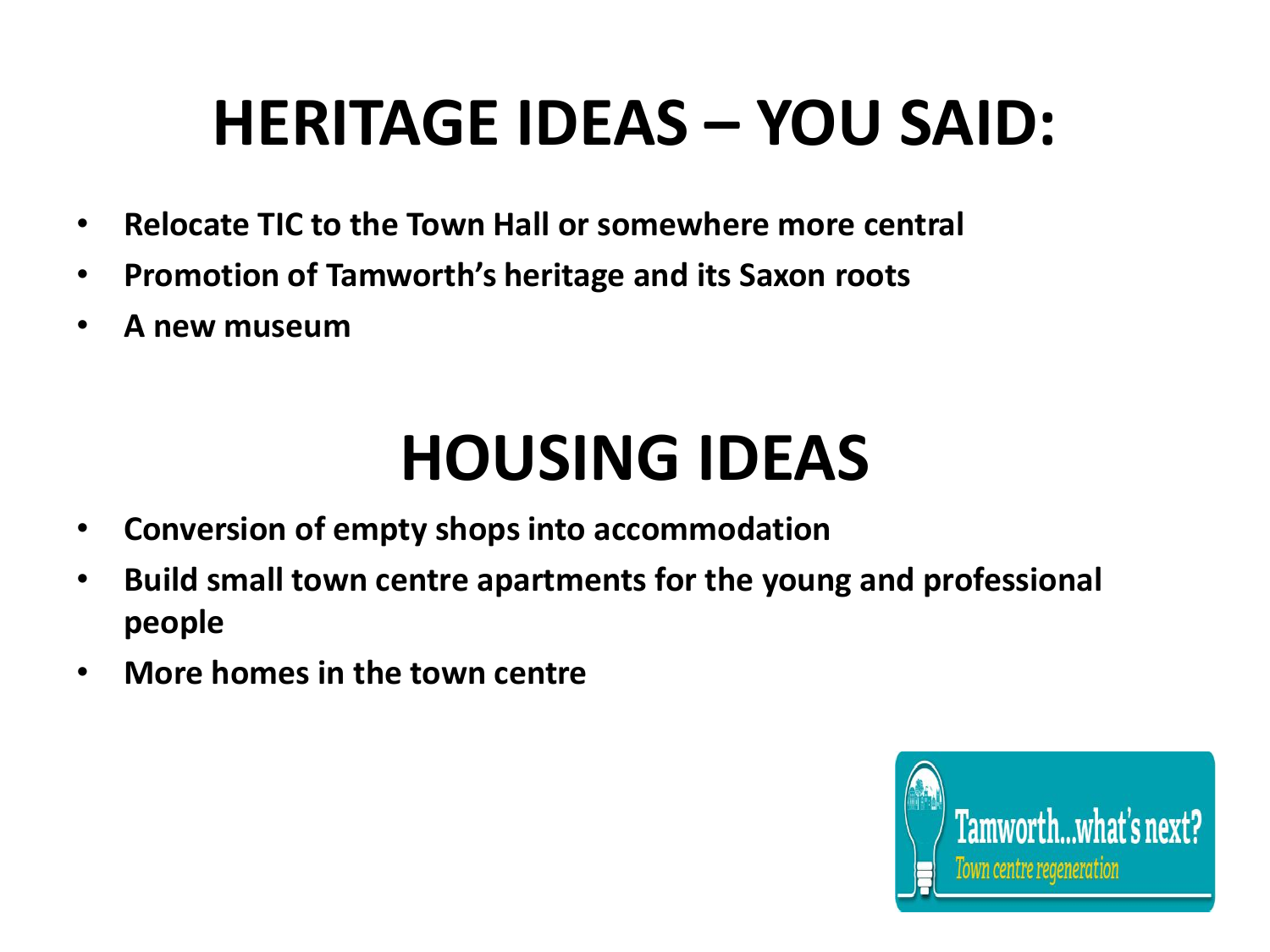## **TRANSPORT IDEAS – YOU SAID:**

- **Improved transportation in the town centre**
- **Improved connectivity between Ventura, the town centre and Tamworth Railway station with a tramline or ride way over Ladybridge, shuttle bus**
- **Cheaper transport between Ventura Park and the town centre**
- **A central bus station**
- **Bus companies encouraged to have later buses into and out of Tamworth to encourage the night time economy**
- **Car parking incentives i.e. first hour free**

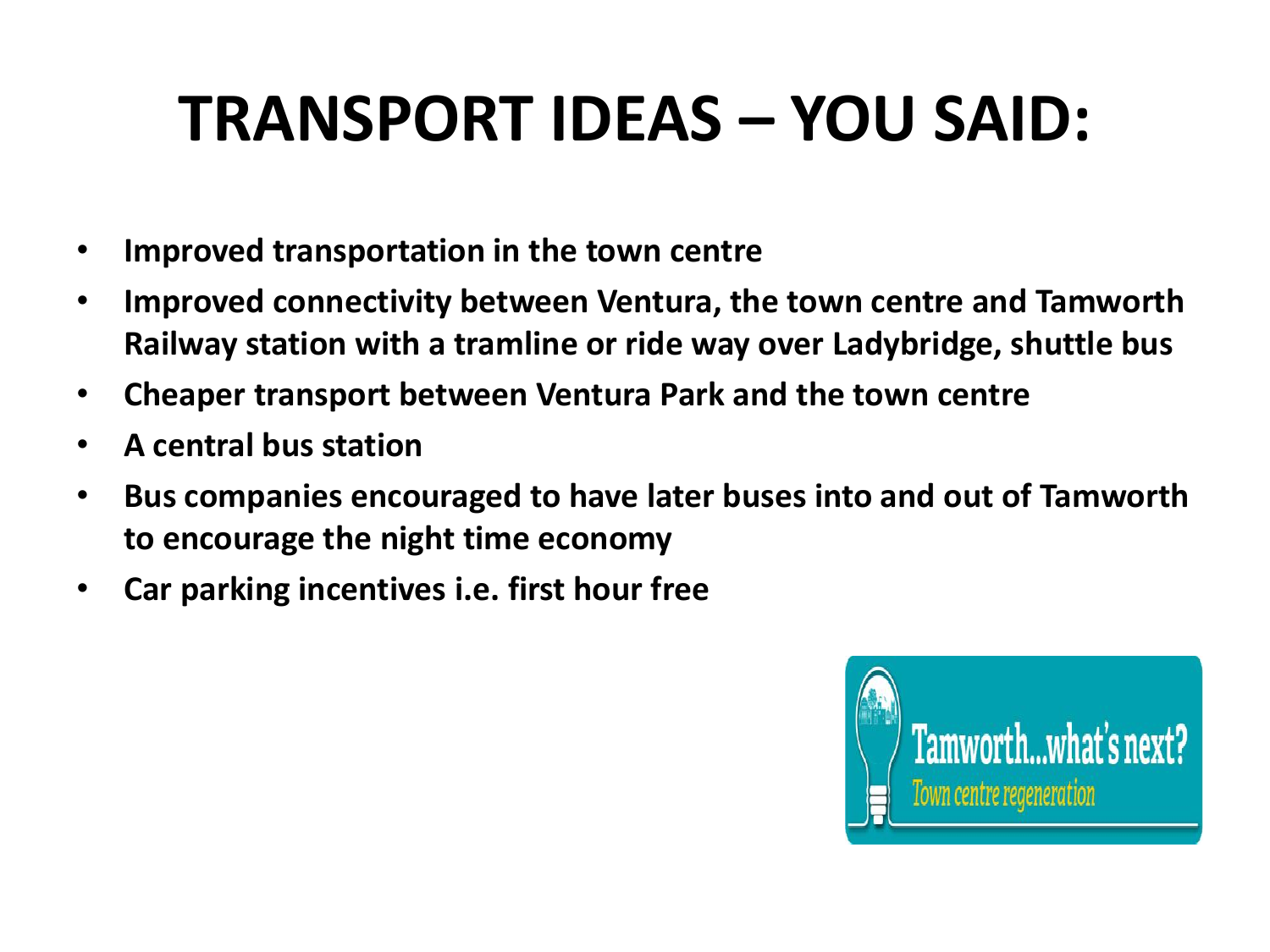#### **INFRASTRUCTURE IDEAS - YOU SAID:**

- **Better quality lighting throughout the town centre and Castle Grounds**
- **Improved street scene, including cleanliness**
- **Stricter policies on shop fronts and signage**
- **Better public toilet facilities**
- **Electric vehicle charging points**